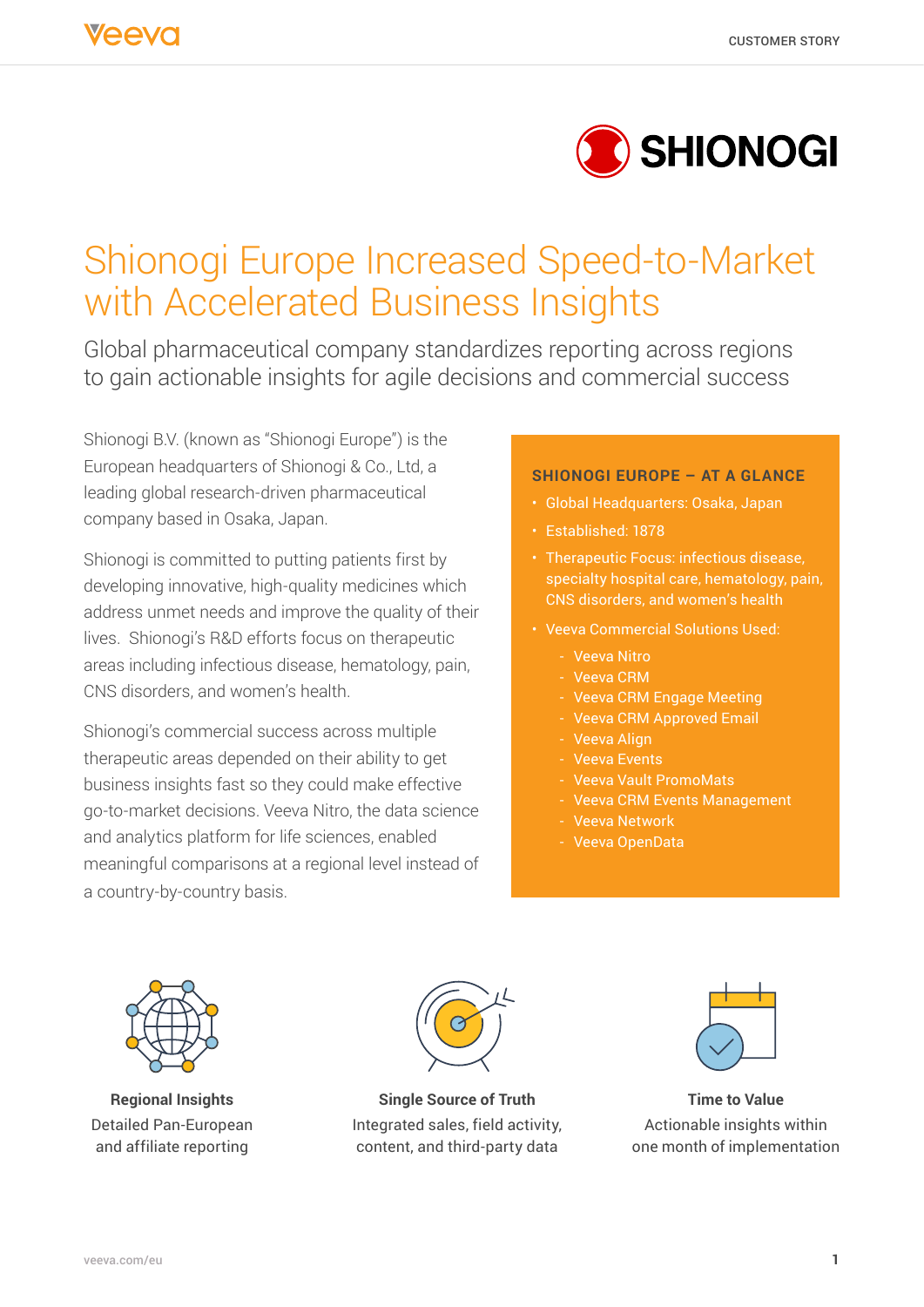*Veeva Nitro is fast and easy. It works globally, regionally, and locally. It integrates extremely well with Veeva's other products and does not require extensive configuration. That gave us a competitive advantage during lockdown because we really understood what was happening.* 

– *Dan Atkins, Vice President of Digital Innovation and Insight, Shionogi Europe*

## Veeva Nitro Enables Shionogi to be Agile and Data-Driven

Dan Atkins, Shionogi's vice president of digital innovation and insight, wanted a platform that would immediately deliver actionable insights after a product launch, allowing them to be more proactive in executing their commercial strategy. The platform also had to automate analytics, eliminating the time and effort spent by field teams on repetitive, manual reporting every cycle.

Veeva Nitro was selected because it met five criteria:



## Four Steps to Implementation

Atkins assembled a governance and best practice team responsible for defining the solution vision and the phased implementation approach. Advance planning and cross-region collaboration were critical factors in the program's success. Implementation included the following steps:



**Phase 1:** Analyzed internal and external data sources.

**Phase 2:** Collaborated with teams from three countries (Italy, Spain, and the UK) to establish key performance indicators for both field and management teams.



**Phase 3:** Designed custom dashboards for each user group that delivered precise, relevant information.



**Phase 4:** Ran a validation exercise to compare Nitro's data with results from traditional analysis to ensure accuracy. The validation helped secure buy-in, ensured users trusted the data, and drove product adoption.